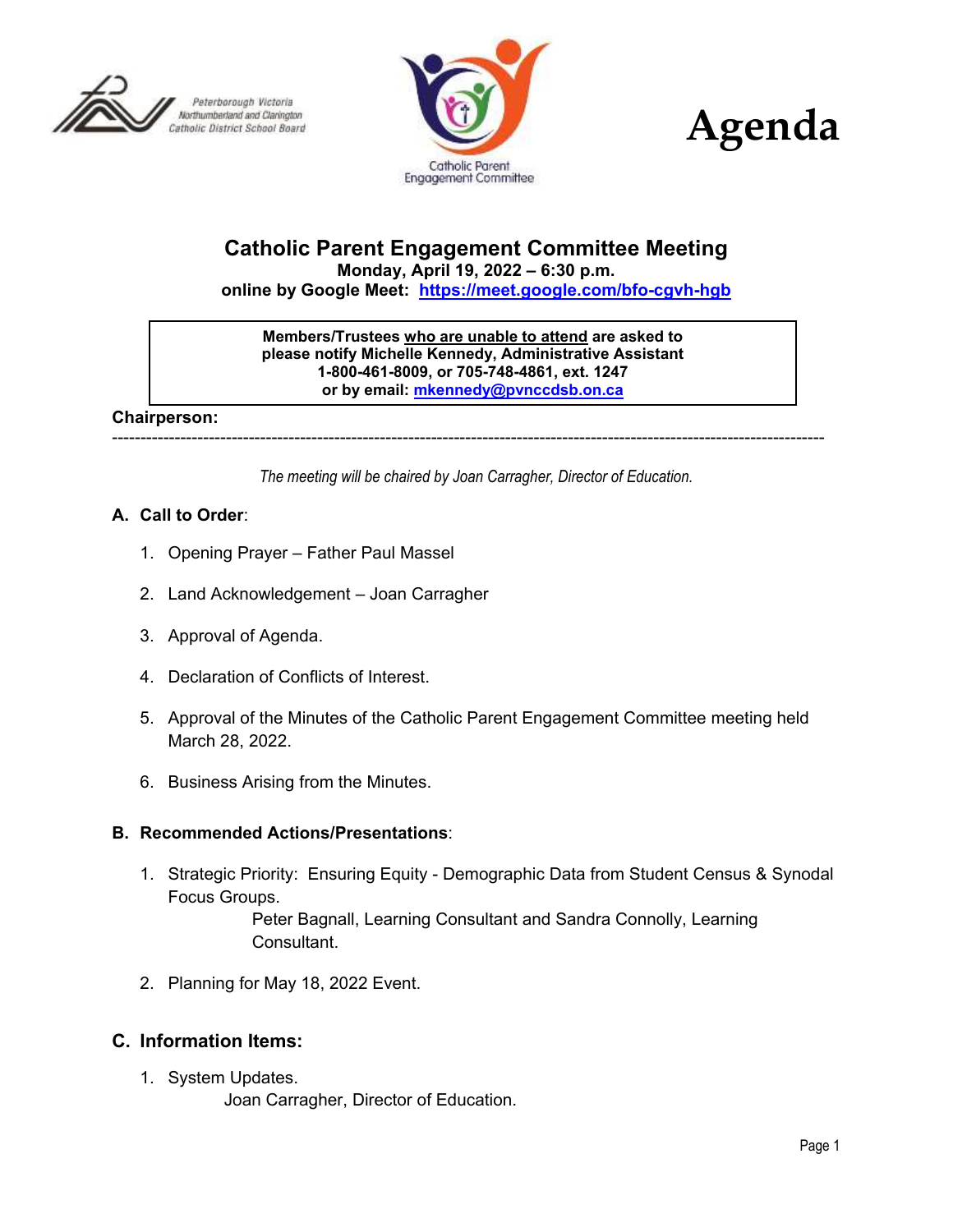- 2. Committee Member Updates.
- 3. Catholic Education Week Province-wide Mass
- 4. Next Committee Meeting:
	- a. Wednesday, May 18, 2022, 6:00 p.m. CPEC Event, Holy Cross Catholic Secondary School.
	- b. Tuesday, May 30, 2022, 6:30 p.m.

# **D. Conclusion**:

- 1. Closing Prayer Father Paul Massel
- 2. Adjournment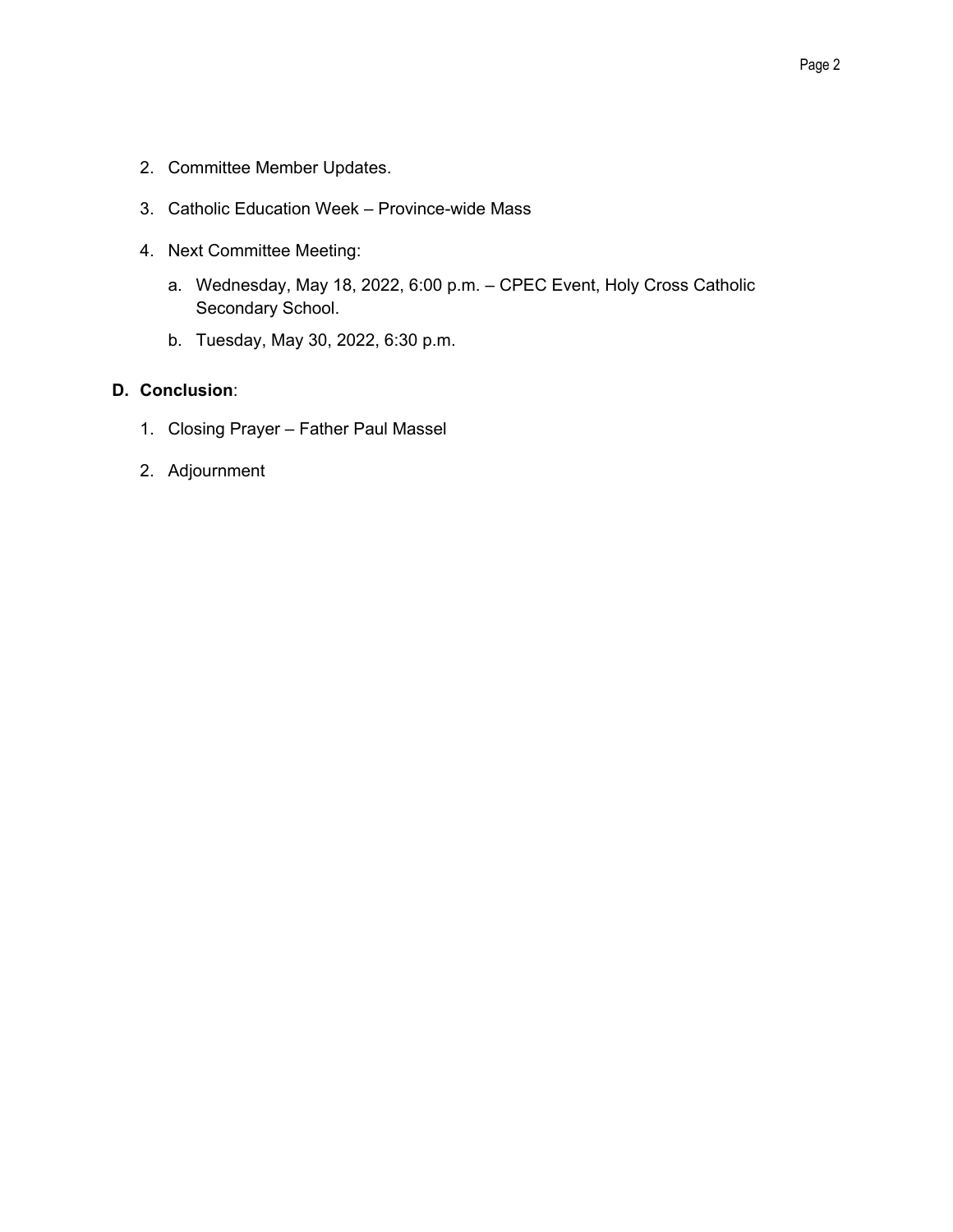



The Minutes of the meeting of the Catholic Parent Engagement Committee (CPEC) held virtually by Google Meet on Monday, March 28, 2022, at 6:30 p.m.

#### **Present:**

**Committee Members:**

Present: Jennifer Ball, Julianne Charette, Karen Goodhand, Christine Haffie, Rachel Logan, Kevin MacKenzie, Father Paul Massel and Jane Pryde.

Regrets: Lisa Hiltz

#### **Catholic School Council Members/Parents/Guardians:**

#### **Administration:**

Joan Carragher, Director of Education.

**Guests:** Mante Molepo, Board Equity Advisor.

**Recorder:** Michelle Kennedy, Executive Assistant.

- **A. Call to Order:** The meeting was chaired by Joan Carragher, Director of Education.
	- 1. Opening Prayer

Father Paul Massel led the committee in prayer to begin the meeting.

2. Land Acknowledgement

Following prayer, Joan Carragher, Director of Education gratefully acknowledged that the meeting was taking place on the treaty and traditional territory of the Mississauga Anishinaabeg.

3. Approval of Agenda

**MOTION:** Moved by Jennifer Ball, seconded by Rachel Logan

that the agenda be approved.

Carried.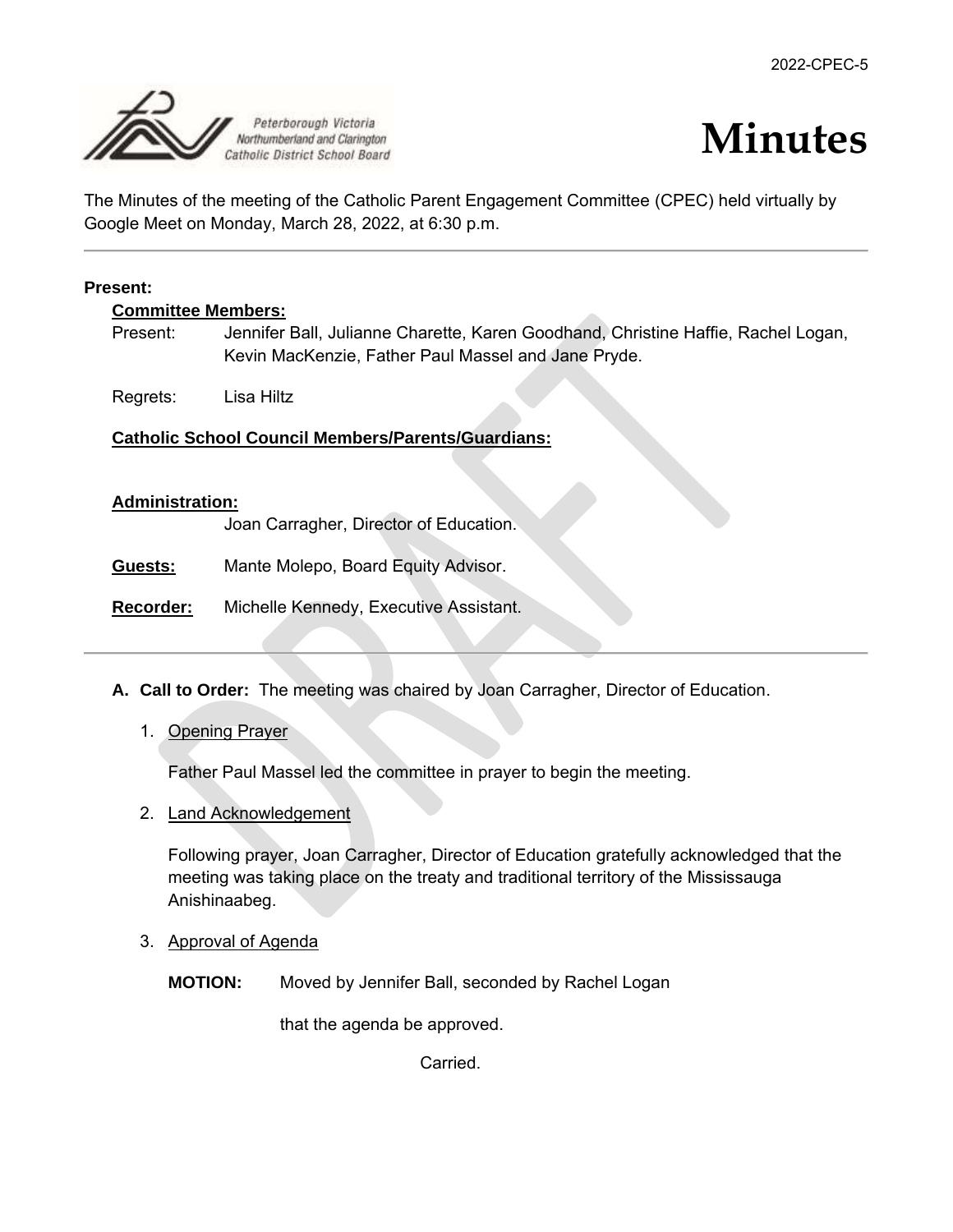# 4. Declaration of Conflicts of Interest

Rachel Logan declared a conflict of interest as an employee of PVNCCDSB.

- 5. Approval of the Minutes of the meeting held February 28, 2022.
	- **MOTION:** Moved by Kevin MacKenzie, seconded by Jennifer Ball

that the minutes from the meeting held on February 28, 2022, be approved.

Carried.

# 6. Business Arising from the Minutes

There was no business arising from the minutes.

### **B. Recommended Actions/Presentations:**

# 1. Strategic Priority - Nurturing Mental Health and Well-being: Being Well Strategy.

Mante Molepo reviewed the work being done in the area of equity since she joined the board in May 2021. The work that Ms. Molepo has guided has included a review of policies and administrative procedures relating to equity and inclusive education, purchase of resources reflecting diversity, anti-black racism consultations, and professional development in the areas of leadership, anti-racism and anti-black racism. Professional development was also delivered with respect to Black History Month, which has included furthering education about changes to narratives throughout the year, beyond February. In addition, supports to educators and administrators on racism, equity, and inclusive education, supports to parent, in person visits to schools were also noted.

Following the presentation, the committee was invited to ask questions. Director of Education Joan Carragher thanked Mante Molepo for her ongoing consultations and commitment to her work with the board.

# 2. Planning for May 18, 2022 Event – Guest Speaker.

A chart of various duties for the evening of the event was reviewed and committee members signed up to assist with introduction of guest speakers, thanking guest speakers, opening and closing prayers, etc.

The IT department will be assisting onsite to help deliver the hybrid event. Kevin Chief, the first keynote speaker will be delivering his presentation in person and will be broadcast live via videolink for those who choose to participate remotely. The other two speakers will be simultaneously delivering their presentations remotely in the second session. The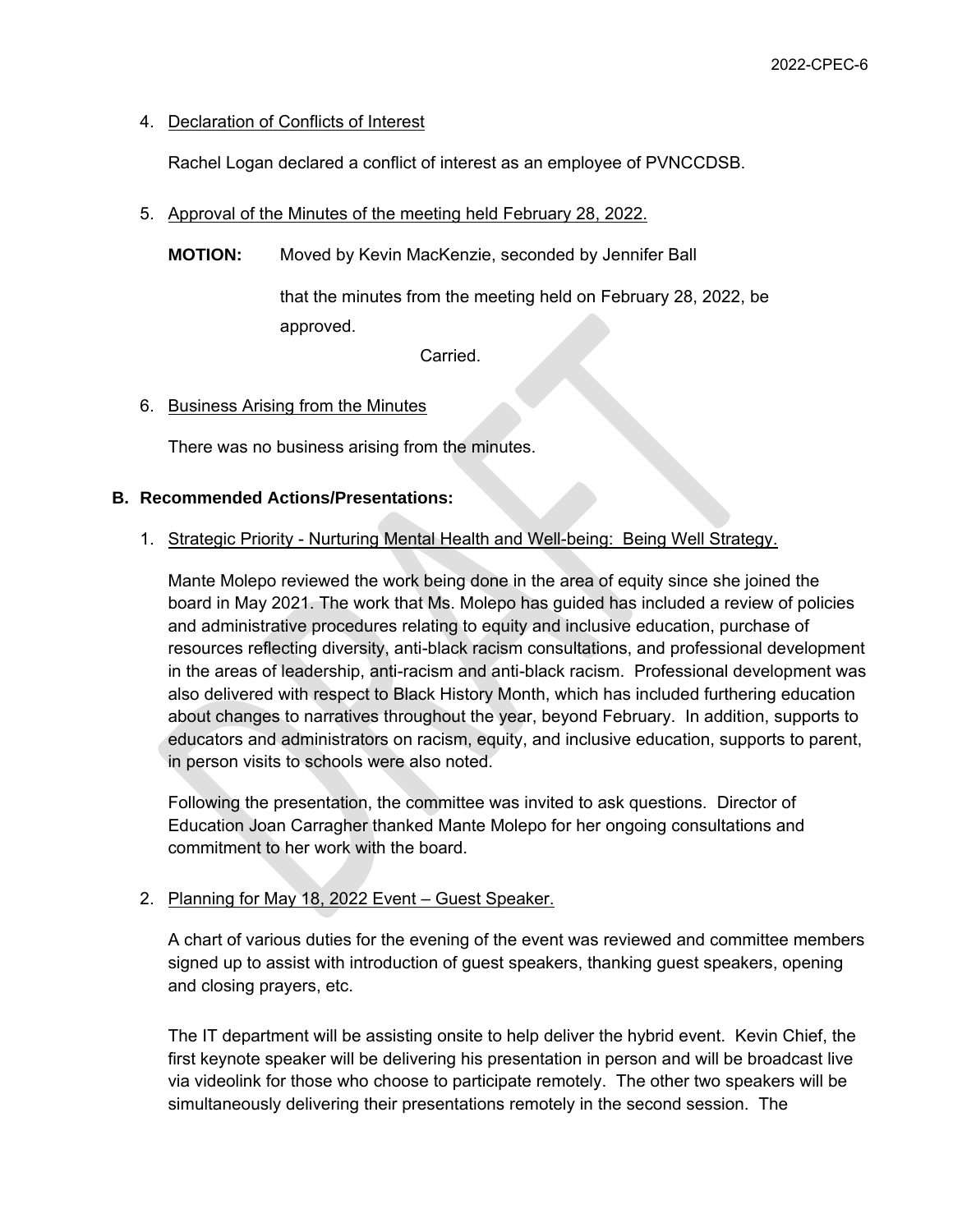participants that are attending in person will choose one of two sessions, given in separate rooms and will view the presentation being broadcast on a screen.

A poster will be developed for distribution on social media, on the Board website, school newsletters, and parent communications.

# **C. Information Items:**

### 1. Committee Member Updates.

Father Paul Massel updated the committee on the work being done by the Religious Education department. He and Peter Bagnall, Learning Consultant, along with Mandy Hamu and Jennifer Angelo, Board Mental Health Leads, are meeting with students in smaller groups for synodal discussions. The information gathered will be shared with the Diocese. Father Paul also reported that the Board-wide Faith Day will be held for Board staff on April 8 and there will be a meeting with Parish Priests, Principals and Chaplaincy Team Leaders on March 30, which will engage our parish and school leaders in further synodal conversations.

Christine Haffie reported on St. Anne's Dance-a-thon event that also had a successful tuck shop where \$10,500 was raised for their playground fund. Christine Haffie proposed an idea for collecting fundraising information to assist other Catholic School Councils. An electronic document will be shared with CSC Chairpersons and Principals.

There was further discussion about fundraising activities. The Ministry has specific nutritional requirements in schools for foods served and fundraising activities. The Board's Administrative Procedure that addresses these restrictions will be shared with principals and CSC chairpersons as a reminder.

There was discussion about the coordination of an inservice in the fall for new Catholic School Council chairpersons to provide information about various aspects of CSC operations.

# 2. System Updates – 2022-2023 Budget Preparation (Grants for Student Needs), Public Health

Director of Education Joan Carragher provided some system updates to the committee regarding preparations for the upcoming school year and public health guidelines.

It was reported that student and staff absenteeism continue to be monitored. An informal survey was taken with schools regarding the wearing of masks. During the first week back to school following the March Break, on average, across all schools approximately 75% staff were continuing to wear masks and approximately 35% of students were continuing to wear masks.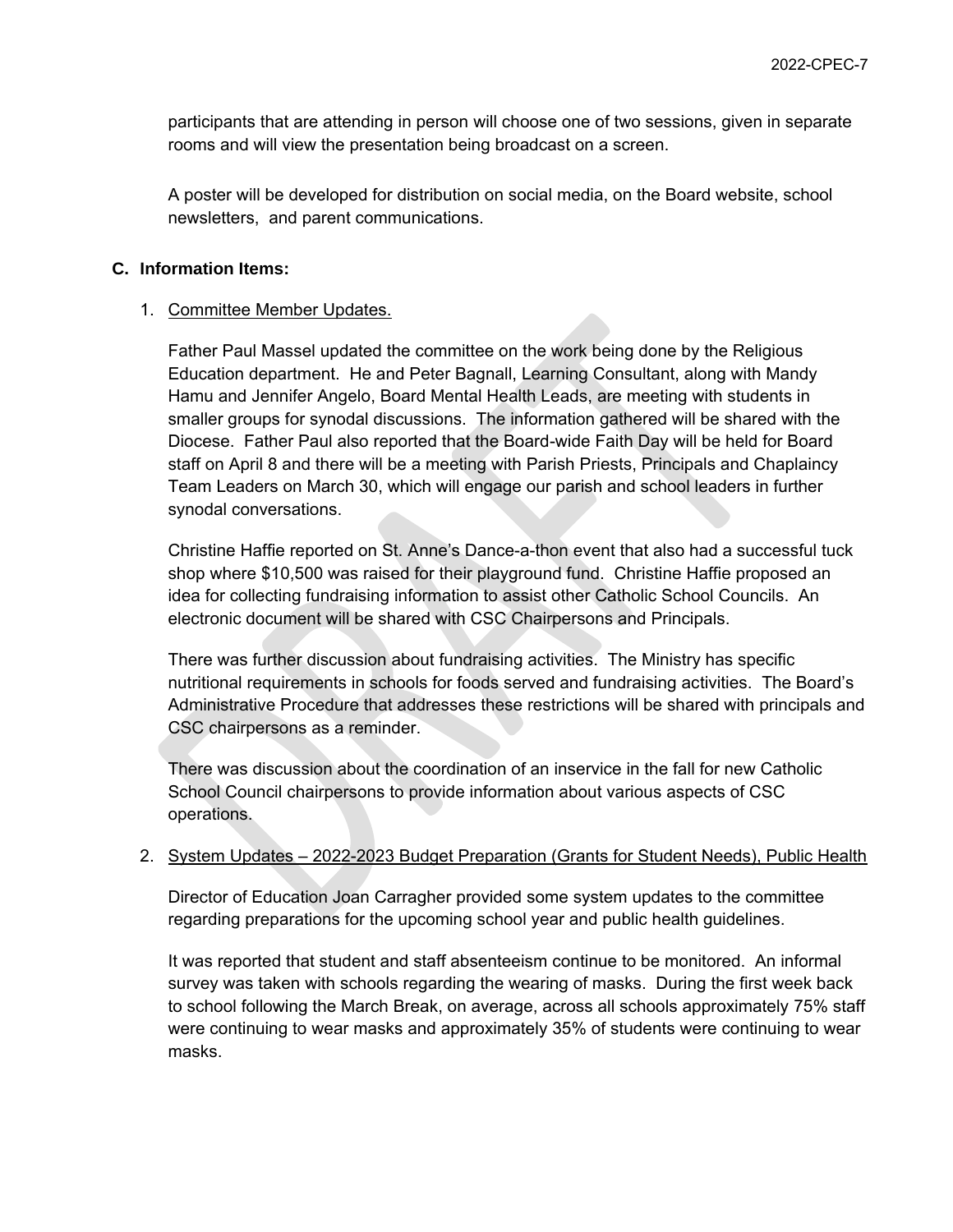Joan Carragher informed the committee about the Ministry's Learning Recovery Action Plan which has a component for student tutoring. There will be a significant amount of money to address student achievement in literacy and more specific information will be shared with parents in the coming weeks. The funding will have a short timeline for turnaround and have specific requirements.

Updates were given on destreamed science curriculum that will be implemented this fall and the new online course requirement for secondary school graduation. The board will be working with the other Catholic boards and provincial associations to ensure there will be access to excellent courses with appropriate content that will be taught with a Catholic lens.

The committee had the opportunity to ask questions about elearning and virtual school, which were answered by the Director.

### 3. Next Committee Meeting:

The next meeting will be held on Tuesday, April 19, 2022, 6:30 p.m. – 8:30 p.m

### **D. Conclusion:**

### 1. Closing Prayer.

Joan Carragher, Director of Education, invited Father Paul Massel to close the meeting with prayer.

# 2. Adjournment.

MOTION: Moved by Kevin MacKenzie, seconded by Jennifer Ball

that the meeting adjourn at 7:39 p.m.

Carried.